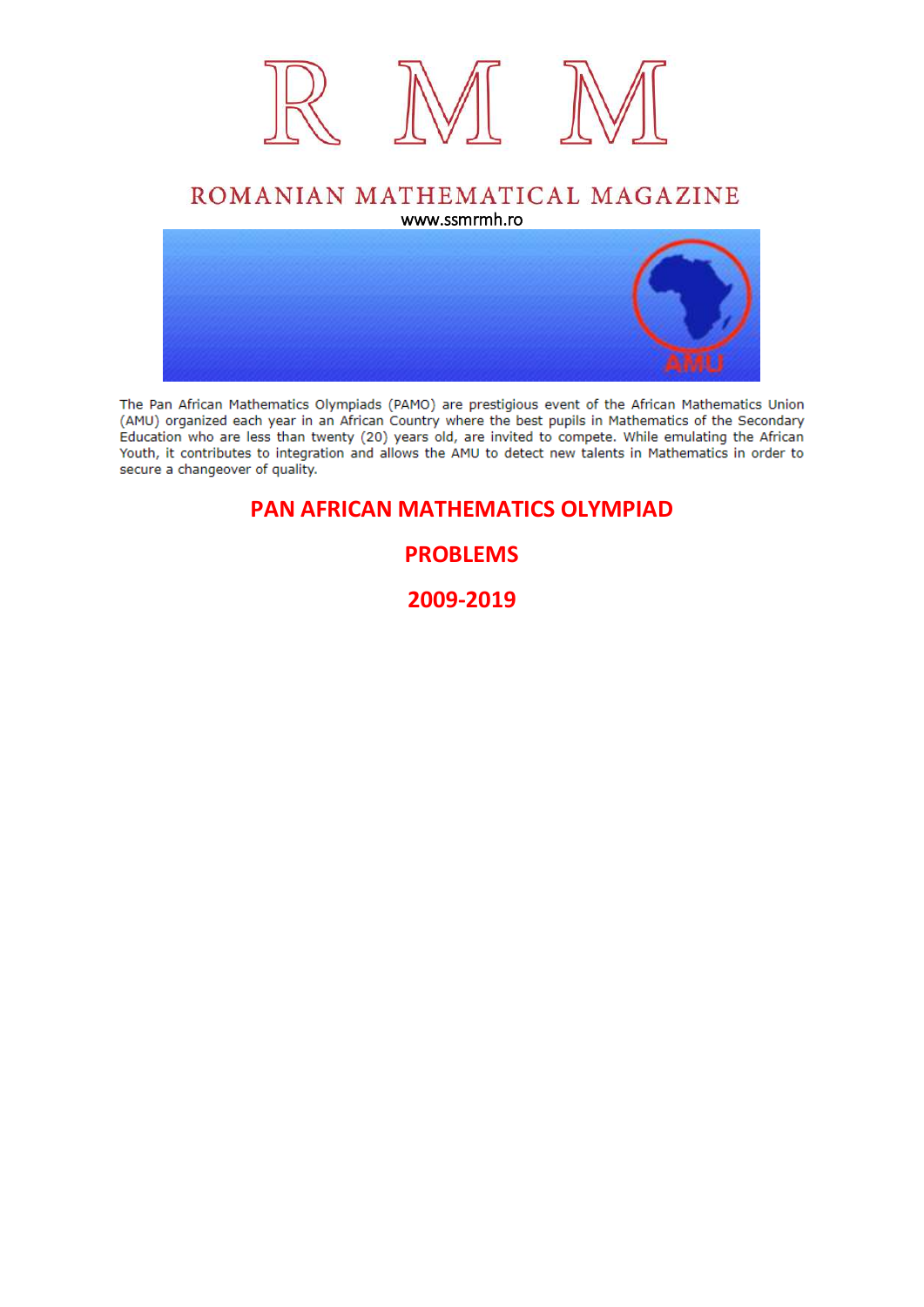

# PAMO 2019 Day 1

### 4 April 2019

### Duration: 4 h 30 min

- 1. Let  $(a_n)_{n=0}^{\infty}$  be a sequence of real numbers defined as follows:
	- $a_0 = 3, a_1 = 2, \text{ and } a_2 = 12; \text{ and}$
	- $2a_{n+3} a_{n+2} 8a_{n+1} + 4a_n = 0$  for  $n \ge 0$ .

Show that  $a_n$  is always a strictly positive integer.

(7 points)

2. Let k be a positive integer. Consider k not necessarily distinct prime numbers such that their product is ten times their sum. What are these primes and what is the value of  $k$ ?

(7 points)

3. Let  $ABC$  be a triangle, and  $D, E, F$  points on the segments  $BC, CA, AB$  respectively such that

$$
\frac{BD}{DC} = \frac{CE}{EA} = \frac{AF}{FB}.
$$

Show that if the centres of the circumscribed circles of the triangles DEF and ABC coincide, then ABC is an equilateral triangle.

(7 points)

La version française se trouve de l'autre côté de la page. (Total: 21 points)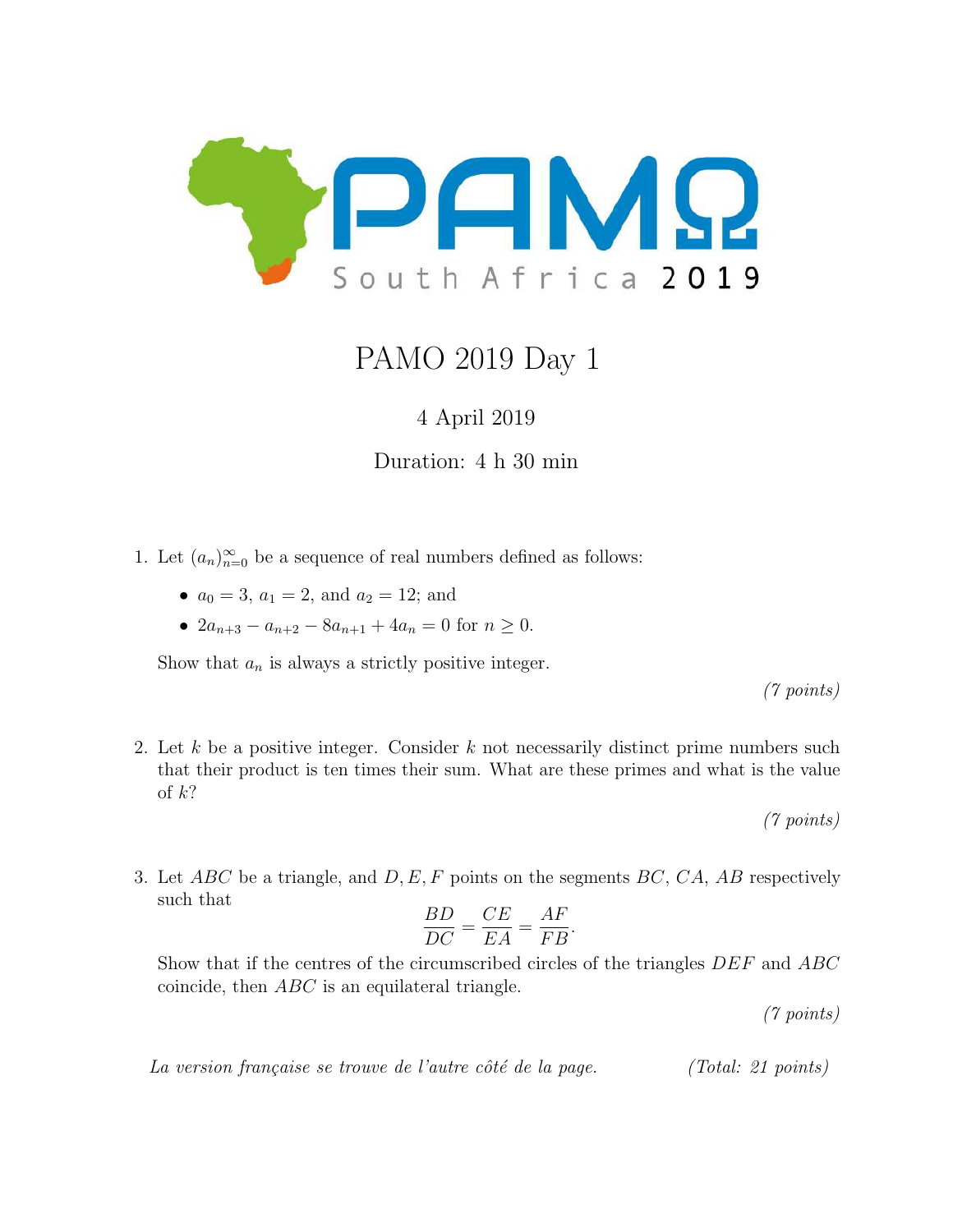

# PAMO 2019 Day 2

### 5 April 2019

Duration: 4 h 30 min

4. The tangents to the circumcircle of  $\triangle ABC$  at B and C meet at D. The circumcircle of  $\Delta BCD$  meets sides AC and AB again at E and F respectively. Let O be the circumcentre of  $\triangle ABC$ . Show that AO is perpendicular to EF.

(7 points)

- 5. A square is divided into  $N^2$  equal smaller non-overlapping squares, where  $N \geq 3$ . We are given a broken line which passes through the centres of all the smaller squares (such a broken line may intersect itself).
	- (a) Show that it is possible to find a broken line composed of 4 segments for  $N = 3$ .
	- (b) Find the minimum number of segments in this broken line for arbitrary N.

(7 points)

6. Find the 2019th strictly positive integer *n* such that  $\binom{2n}{n}$  $\binom{2n}{n}$  is not divisible by 5.

(7 points)

La version française se trouve de l'autre côté de la page. (Total: 21 points)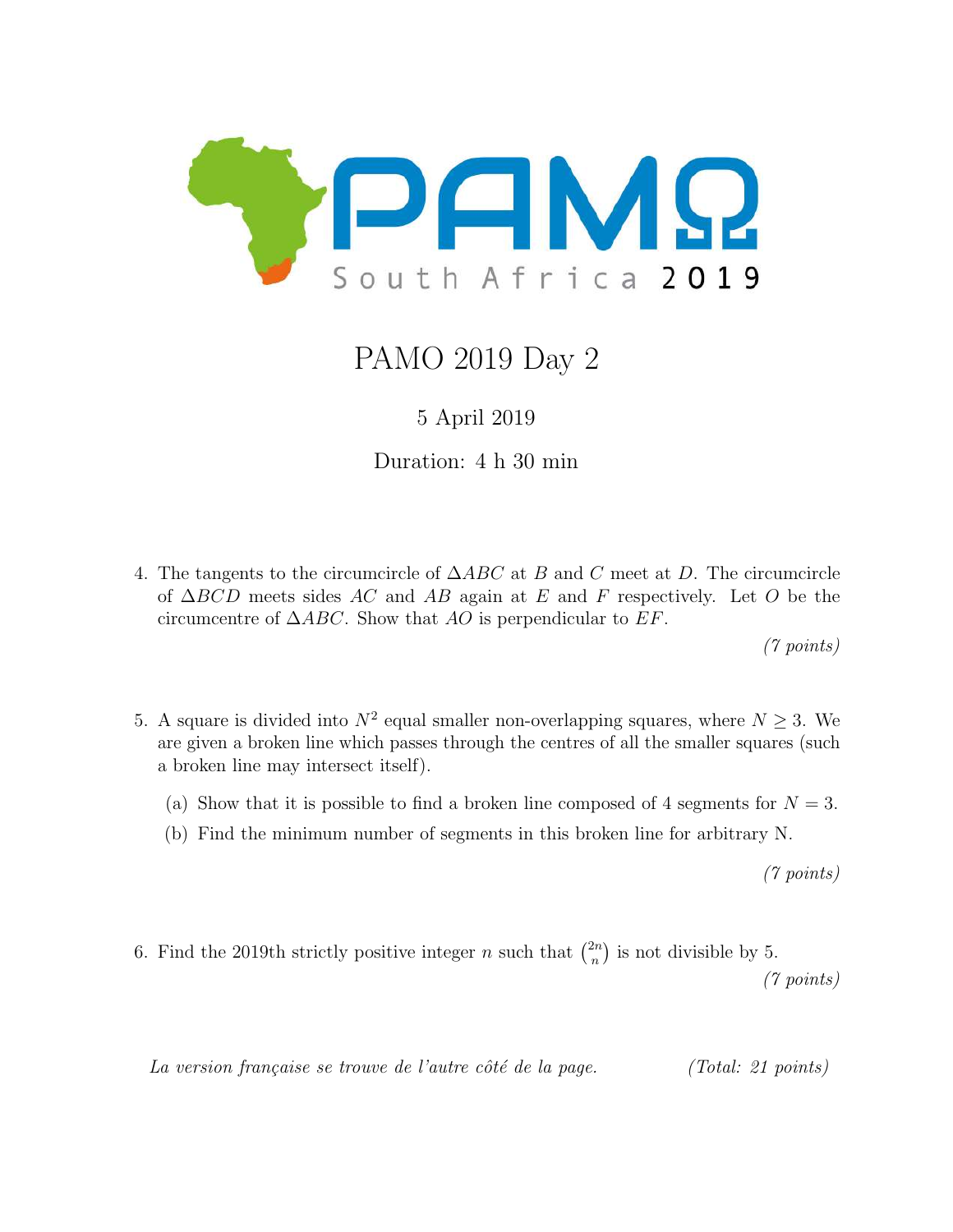



### Nairobi from 23 to 30 June 2018

### Day 1 : Wednesday, June 27, 2018 Duration : 4 h 30 min

### PROBLEM 1

Find all functions  $f : \mathbb{Z} \longrightarrow \mathbb{Z}$  such that  $(f(x+y))^2 = f(x^2) + f(y^2)$  for all  $x, y \in \mathbb{Z}$ .

### PROBLEM 2

A chess tournament is held with the participation of boys and girls. The girls are twice as many as boys. Each player plays against each other player exactly once. By the end of the tournament, there were no draws and the ratio of girl winnings to boy winnings was  $\frac{7}{9}$ .

How many players took part at the tournament ?

#### PROBLEM 3

For any positive integer  $x$ , we set

$$
g(x) = \text{the largest odd divisor of } x,
$$
  

$$
f(x) = \begin{cases} \frac{x}{2} + \frac{x}{g(x)} & \text{if } x \text{ is even;} \\ 2^{\frac{x+1}{2}} & \text{if } x \text{ is odd.} \end{cases}
$$

Consider the sequence  $(x_n)_{n\in\mathbb{N}}$  defined by  $x_1 = 1$ ,  $x_{n+1} = f(x_n)$ . Show that the integer 2018 appears in this sequence, determine the least integer n such that  $x_n = 2018$ , and determine whether  $n$  is unique or not.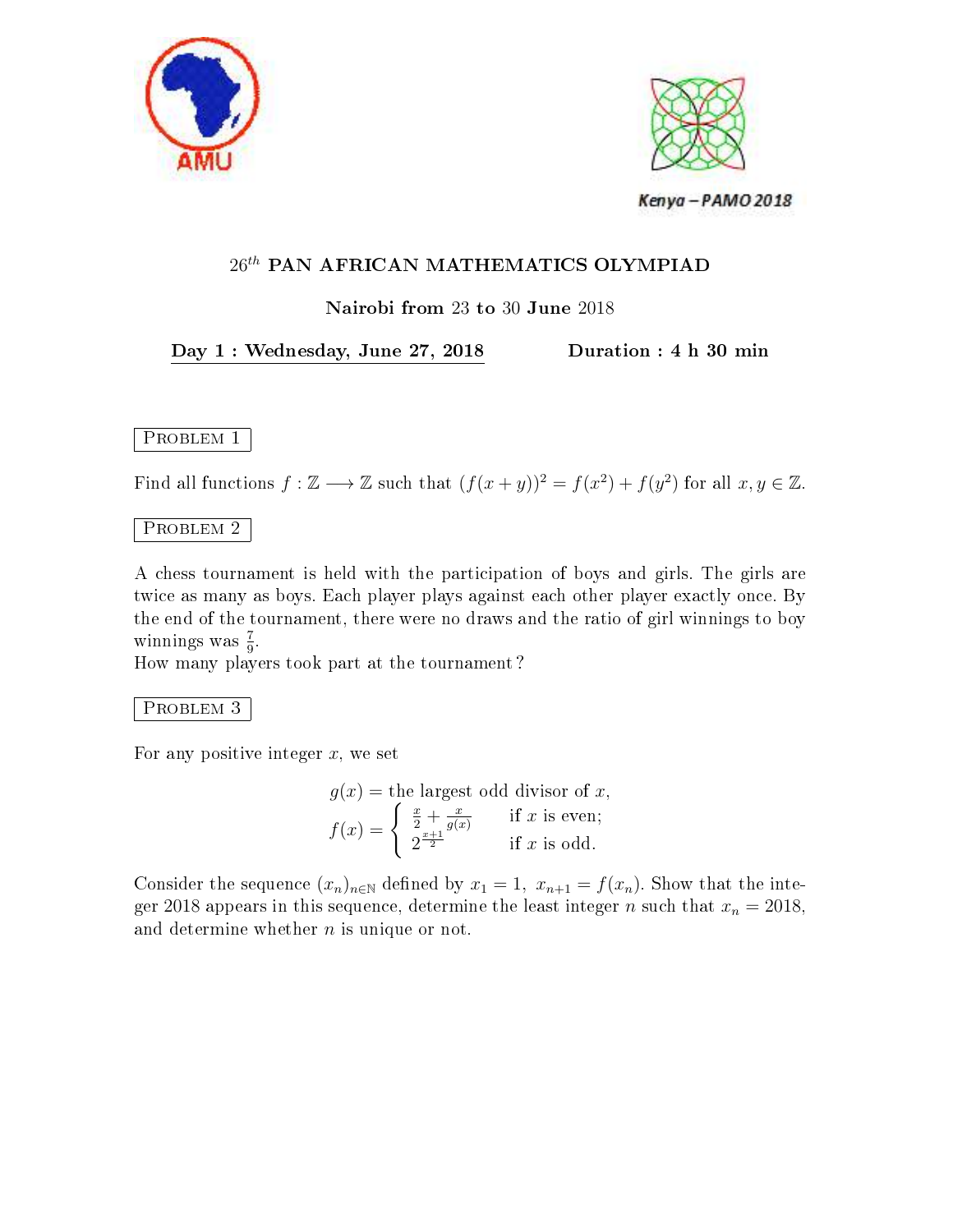



### $26^{i\`{e}mes}$  OLYMPIADES PAN AFRICAINES DE MATHÉMATIQUES

### Nairobi du 23 au 30 Juin 2018

#### Jour 1 : Mercredi 27 Juin 2018 Durée : 4 h 30 min

PROBLÈME 1

Trouver toutes les fonctions  $f : \mathbb{Z} \longrightarrow \mathbb{Z}$  telles que  $(f(x + y))^2 = f(x^2) + f(y^2)$ pour tous  $x, y \in \mathbb{Z}$ .

#### Problème 2

Un tournoi d'échecs est organisé avec la participation de garçons et de filles. Le nombre de filles est le double de celui des garçons. Deux joueurs se rencontrent exactement une fois. A la fin du tournoi, il n'y a eu aucun nul et le rapport des victoires des filles par les victoires des garçons a été  $\frac{7}{9}$ .

Combien de joueurs ont participé au tournoi ?

#### Problème 3

Pour tout entier naturel non nul  $x$ , on pose

$$
g(x) = \text{le plus grand divisor impair de } x,
$$

$$
f(x) = \begin{cases} \frac{x}{2} + \frac{x}{g(x)}, & \text{si } x \text{ est pair;} \\ 2^{\frac{x+1}{2}}, & \text{si } x \text{ est impair.} \end{cases}
$$

On considère la suite  $(x_n)_{n\in\mathbb{N}^*}$  définie par  $x_1 = 1, x_{n+1} = f(x_n)$ . Montrer que l'entier 2018 apparaît dans cette suite, déterminer le plus petit entier naturel non nul  $n$  tel que  $x_n = 2018$ , et déterminer si n est unique ou non.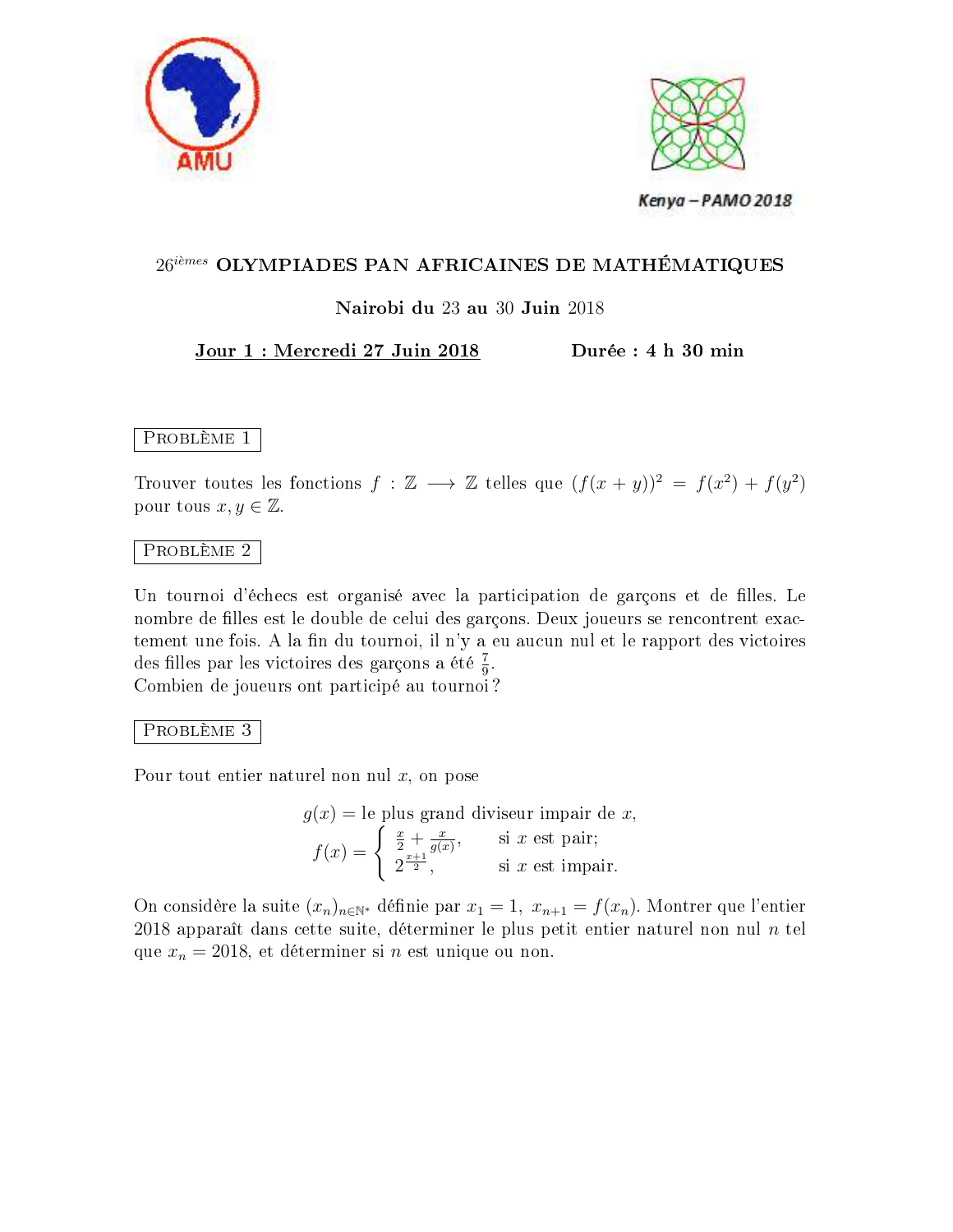



#### Nairobi from 23 to 30 June 2018

Day 2 : Thursday, June 28, 2018 Duration : 4 h 30 min

#### PROBLEM 4

Given a triangle  $ABC$ , let D be the intersection of the line through A perpendicular to  $AB$ , and the line through B perpendicular to BC. Let P be a point inside the triangle. Show that DAPB is cyclic if and only if  $\angle BAP = \angle CBP$ .

#### PROBLEM 5

Let  $a, b, c$  and d be non-zero pairwise different real numbers such that

$$
\frac{a}{b} + \frac{b}{c} + \frac{c}{d} + \frac{d}{a} = 4
$$
 and  $ac = bd$ .

Show that

$$
\frac{a}{c}+\frac{b}{d}+\frac{c}{a}+\frac{d}{b}\leqslant -12
$$

and that  $-12$  is the maximum.

#### PROBLEM 6

A circle is divided into n sectors  $(n \geq 3)$ . Each sector can be filled in with either 1 or 0. Choose any sector  $C$  occupied by 0, change it into a 1 and simultaneously change the symbols x, y in the two sectors adjacent to C to their complements  $1-x$ ,  $1-y$ . We repeat this process as long as there exists a zero in some sector. In the initial configuration there is a 0 in one sector and 1s elsewhere. For which values of  $n$  can we end this process ?

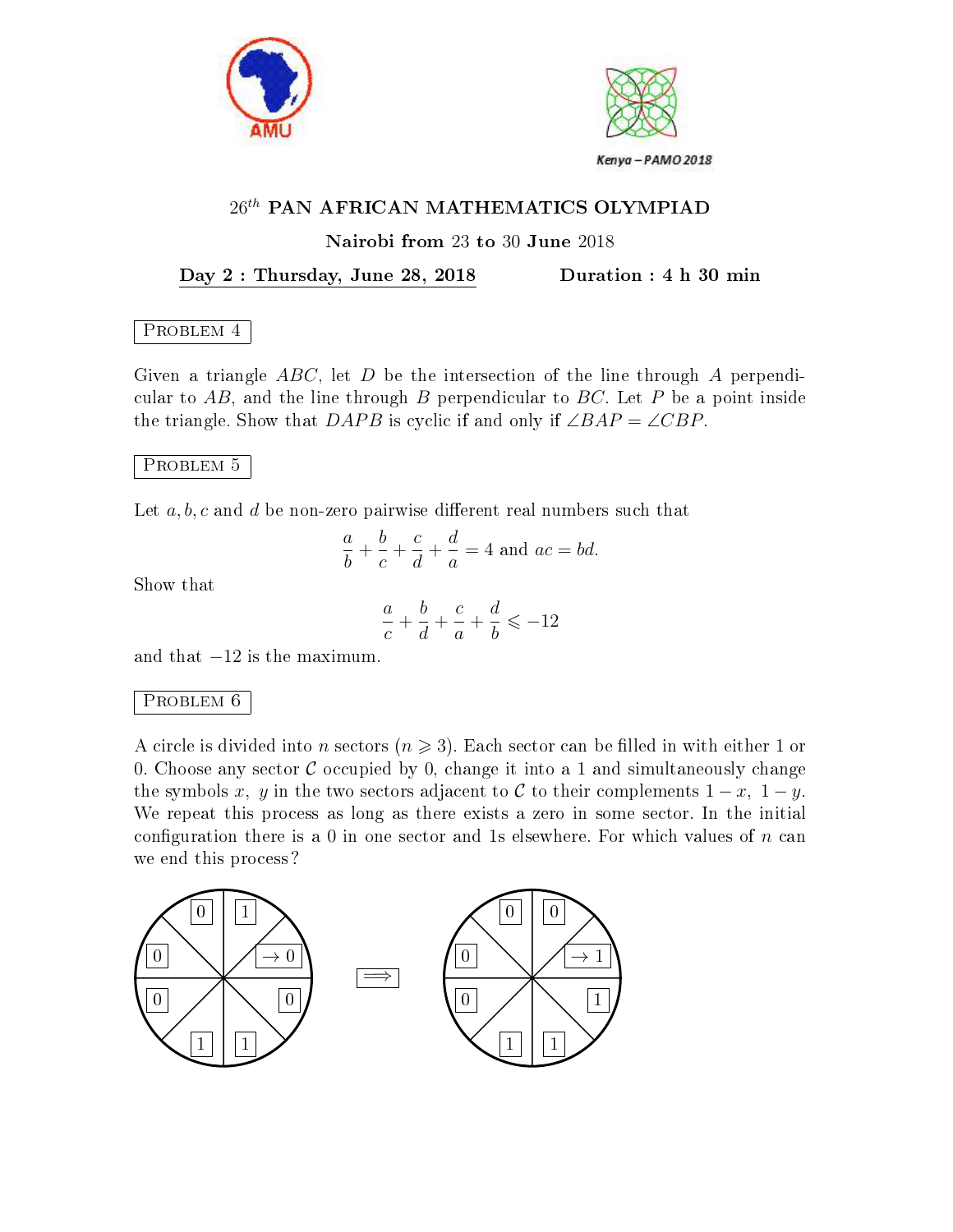



#### $26^{i\`{e}mes}$  OLYMPIADES PAN AFRICAINES DE MATHÉMATIQUES

#### Nairobi du 23 au 30 Juin 2018

#### Jour 2 : Jeudi 28 Juin 2018 Durée : 4 h 30 min

#### Problème 4

Etant donné un triangle ABC, soit D le point d'intersection de la droite passant par A perpendiculaire à  $(AB)$ , et de la droite passant par B perpendiculaire à  $(BC)$ . Soit P un point à l'intérieur du triangle. Montrer que les points  $D, A, P$  et B sont cocycliques si et seulement si  $\overline{BAP} = \overline{CBP}$ .

#### Problème 5

Soient a, b, c et d des réels non nuls, deux à deux distincts tels que

$$
\frac{a}{b} + \frac{b}{c} + \frac{c}{d} + \frac{d}{a} = 4 \text{ et } ac = bd.
$$

Montrer que

$$
\frac{a}{c} + \frac{b}{d} + \frac{c}{a} + \frac{d}{b} \leqslant -12
$$

et que −12 est le maximum.

#### Problème 6

Un cercle est divisé en n secteurs  $(n \geq 3)$ . Chaque secteur peut être rempli soit par 1 ou 0. On choisit n'importe quel secteur  $\mathcal C$  contenant 0, on le change en 1 et on change simultanément les symboles  $x, y$  dans les deux secteurs adjacents à  $\mathcal C$  en leurs complémentaires  $1-x$ ,  $1-y$ . On répète ce procédé tant qu'il existe un zéro dans un certain secteur. Dans la configuration initiale il existe un 0 dans un seul secteur et des 1 dans les autres secteurs. Pour quelles valeurs de  $n$  peut-on finir ce procédé?

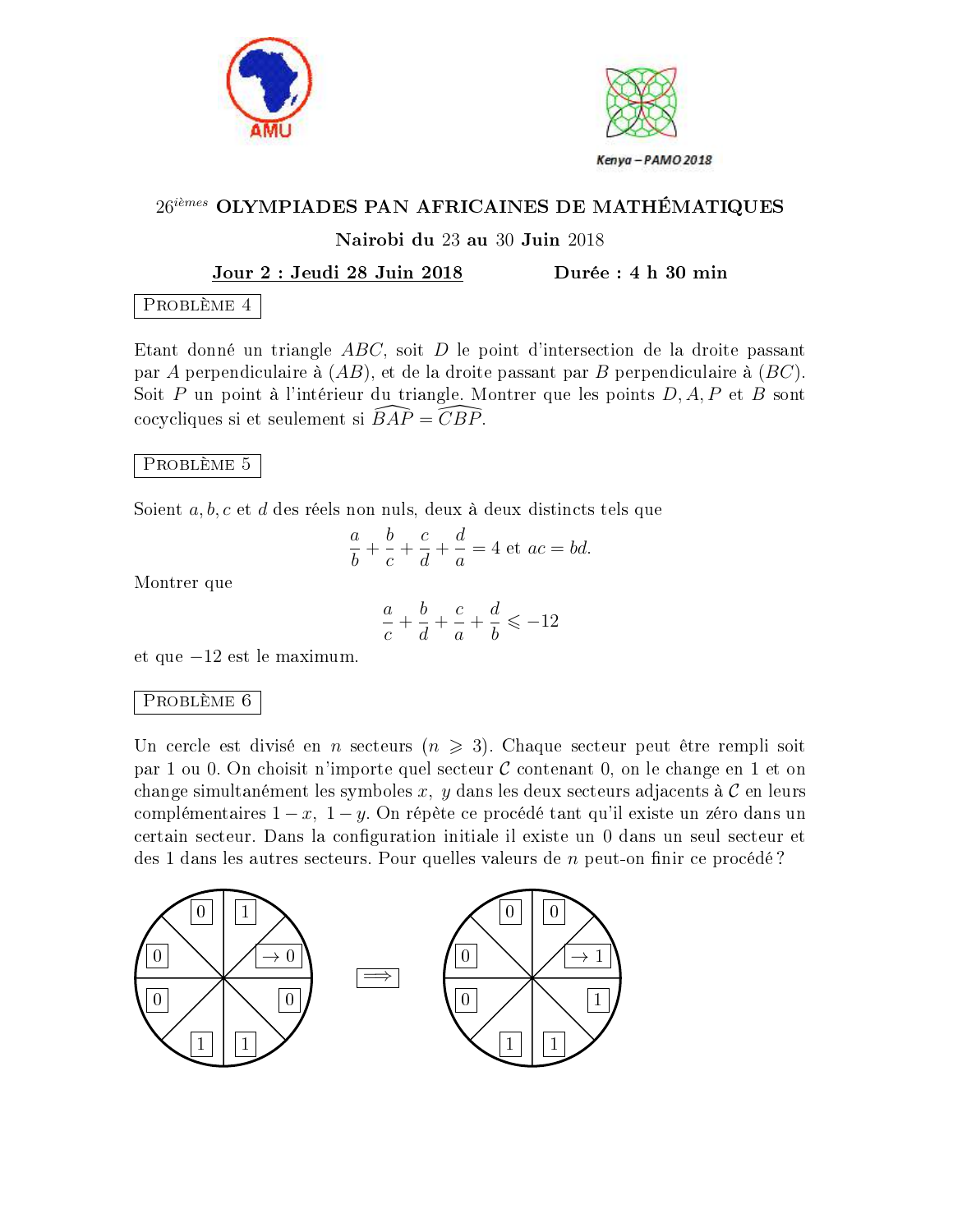



### $25<sup>th</sup>$  PAN AFRICAN MATHEMATICS OLYMPIAD

#### Rabat from 1 to 7 july 2017

#### Day 1 : Tuesday, july 4, 2017 Duration : 4 h 30 min

### PROBLEM 1

We consider the real sequence  $(x_n)$  defined by  $x_0 = 0$ ,  $x_1 = 1$  and  $x_{n+2} = 3x_{n+1} - 2x_n$ for  $n = 0, 1, \ldots$ .

We define the sequence  $(y_n)$  by  $y_n = x_n^2 + 2^{n+2}$  for every nonnegative integer n. Prove that for every  $n > 0$ ,  $y_n$  is the square of an odd integer.

#### Problem 2

Let x, y and z be positive real numbers such that  $xy + yz + zx = 3xyz$ . Prove that  $x^2y + y^2z + z^2x \ge 2(x + y + z) - 3$ . In which case do we have equality ?

#### Problem 3

Let n be a positive integer. Find, in terms of n, the number of pairs  $(x, y)$  of positive integers that are solutions of the equation :  $x^2 - y^2 = 10^2.30^{2n}$ . Prove further that this number is never a square.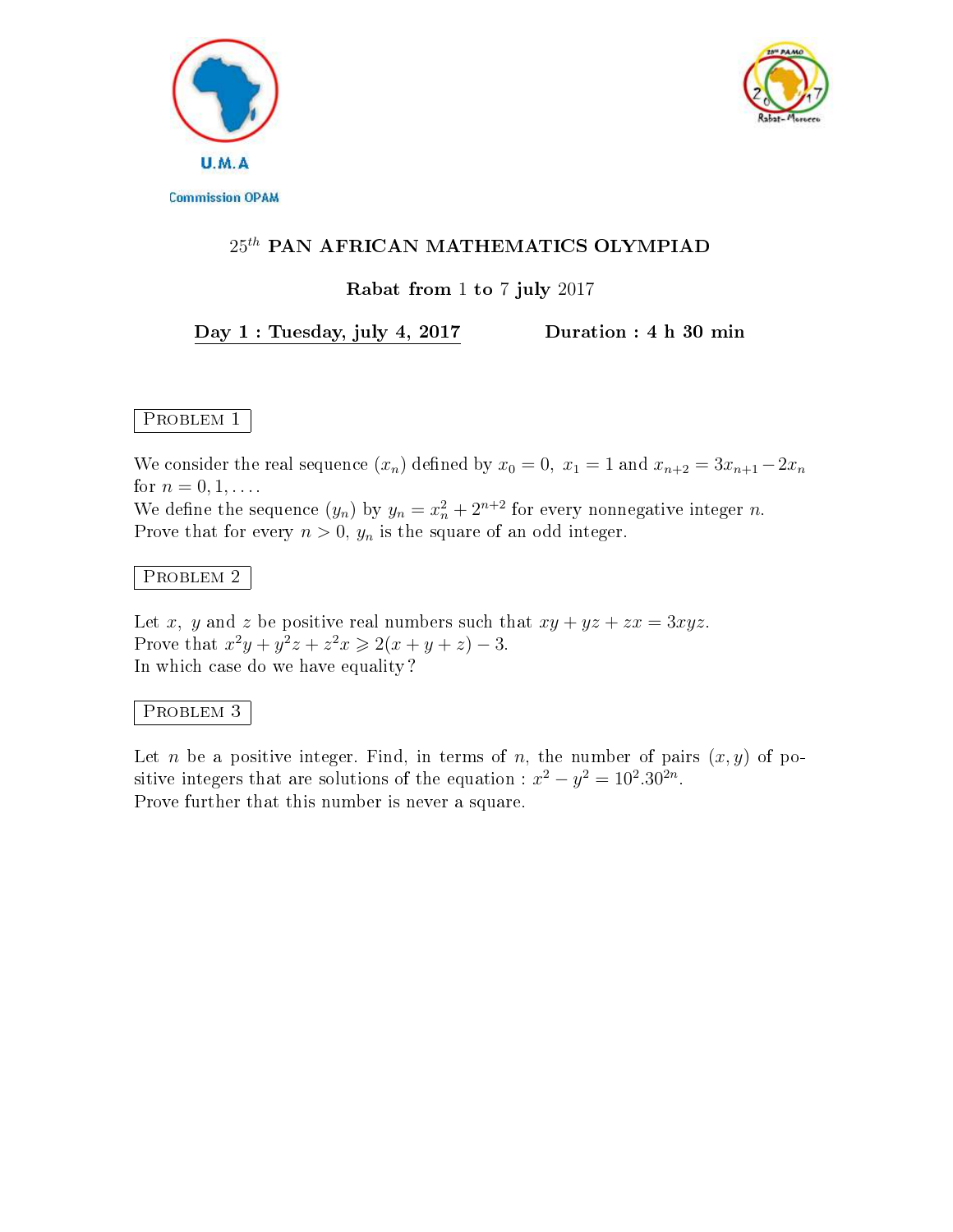



#### Rabat from 1 to 7 july 2017

#### Day 2 : Wednesday, july 5, 2017 Duration : 4 h 30 min

### PROBLEM 4

Find all the real numbers x such that  $\frac{1}{1}$  $[x]$  $^{+}$ 1  $[2x]$  $= \{x\} + \frac{1}{2}$ 3 , where  $[x]$  denotes the integer part of x and  $\{x\} = x - [x]$ . For example,  $[2.5] = 2$ ,  $\{2.5\} = 0.5$  and  $[-1.7] = -2$ ,  $\{-1.7\} = 0.3$ .

#### PROBLEM 5

The numbers from 1 to 2017 are written on a board. Deka and Farid play the following game : each of them, on his turn, erases one of the numbers. Anyone who erases a multiple of 2, 3 or 5 loses and the game is over. Is there a winning strategy for Deka ?

#### PROBLEM 6

Let ABC be a triangle with H its orthocenter. The circle with diameter  $[AC]$  cuts the circumcircle of the triangle  $ABH$  at K. Prove that the point of intersection of the lines  $CK$  and  $BH$  is the midpoint of the segment  $[BH]$ .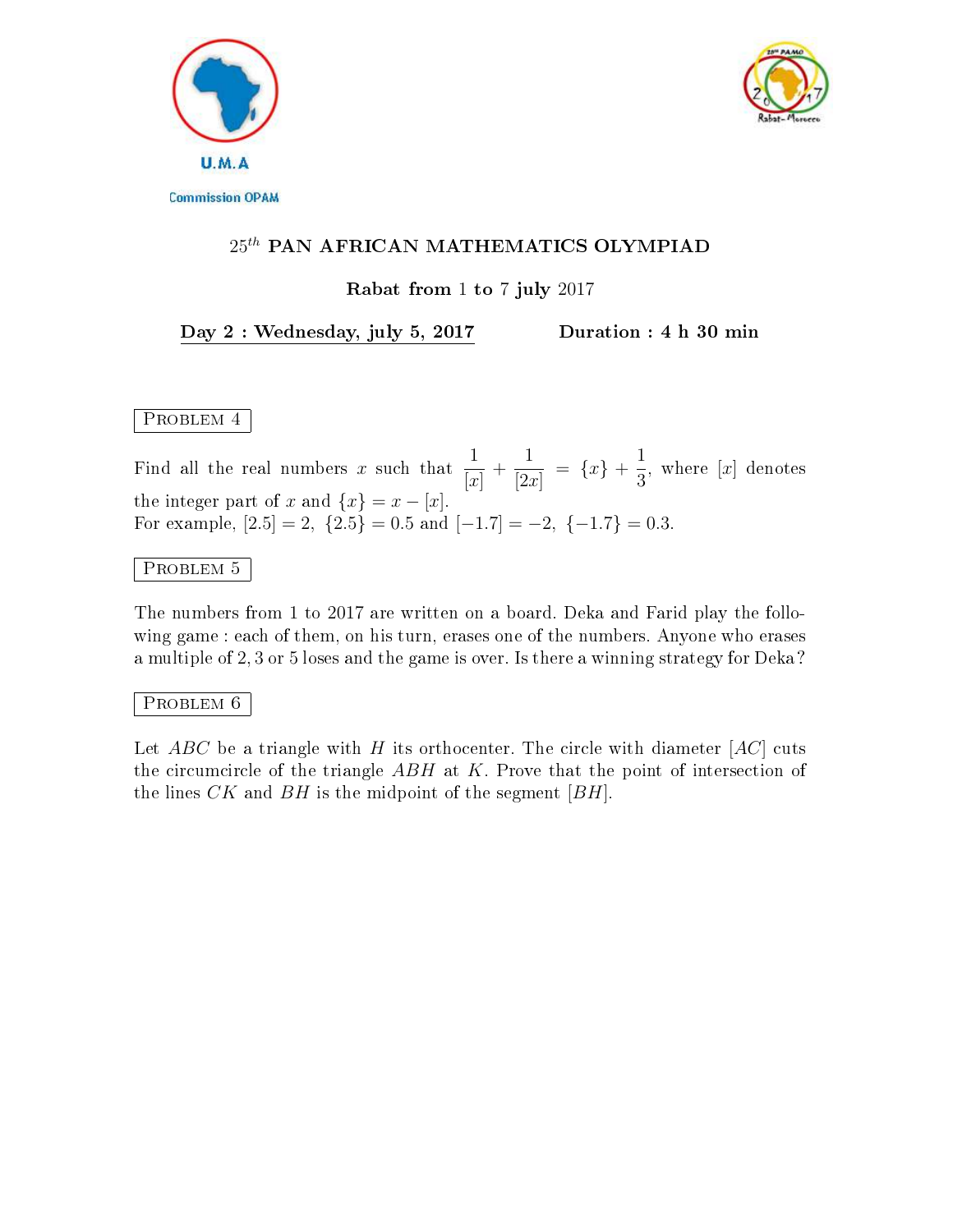



#### Day 1 : Wednesday, April 27, 2016 Duration : 4 h 30 min

### PROBLEM 1

Two circles  $C_1$  and  $C_2$  intersect each other at two distinct points M and N. A common tangent line touches  $C_1$  at P and  $C_2$  at Q, the line being closer to N than to M. The line PN meets the circle  $C_2$  again at the point R.

Prove that the line  $MQ$  is a bisector of the angle  $\angle PMR$ .

#### PROBLEM 2

We have a pile of 2016 cards and a hat. We take out one card, put it in the hat and then divide the remaining cards into two arbitrary non empty piles. In the next step, we choose one of the two piles, we move one card from this pile to the hat and then divide this pile into two arbitrary non empty piles.

This procedure is repeated several times : in the k-th step  $(k > 1)$  we move one card from one of the piles existing after the step  $(k-1)$  to the hat and then divide this pile into two non empty piles.

Is it possible that after some number of steps we get all piles containing three cards each ?

#### PROBLEM<sub>3</sub>

For any positive integer n, we define the integer  $P(n)$  by :

$$
P(n) = n(n+1)(2n+1)(3n+1)...(16n+1).
$$

Find the greatest common divisor of the integers  $P(1)$ ,  $P(2)$ ,  $P(3)$ ,...,  $P(2016)$ .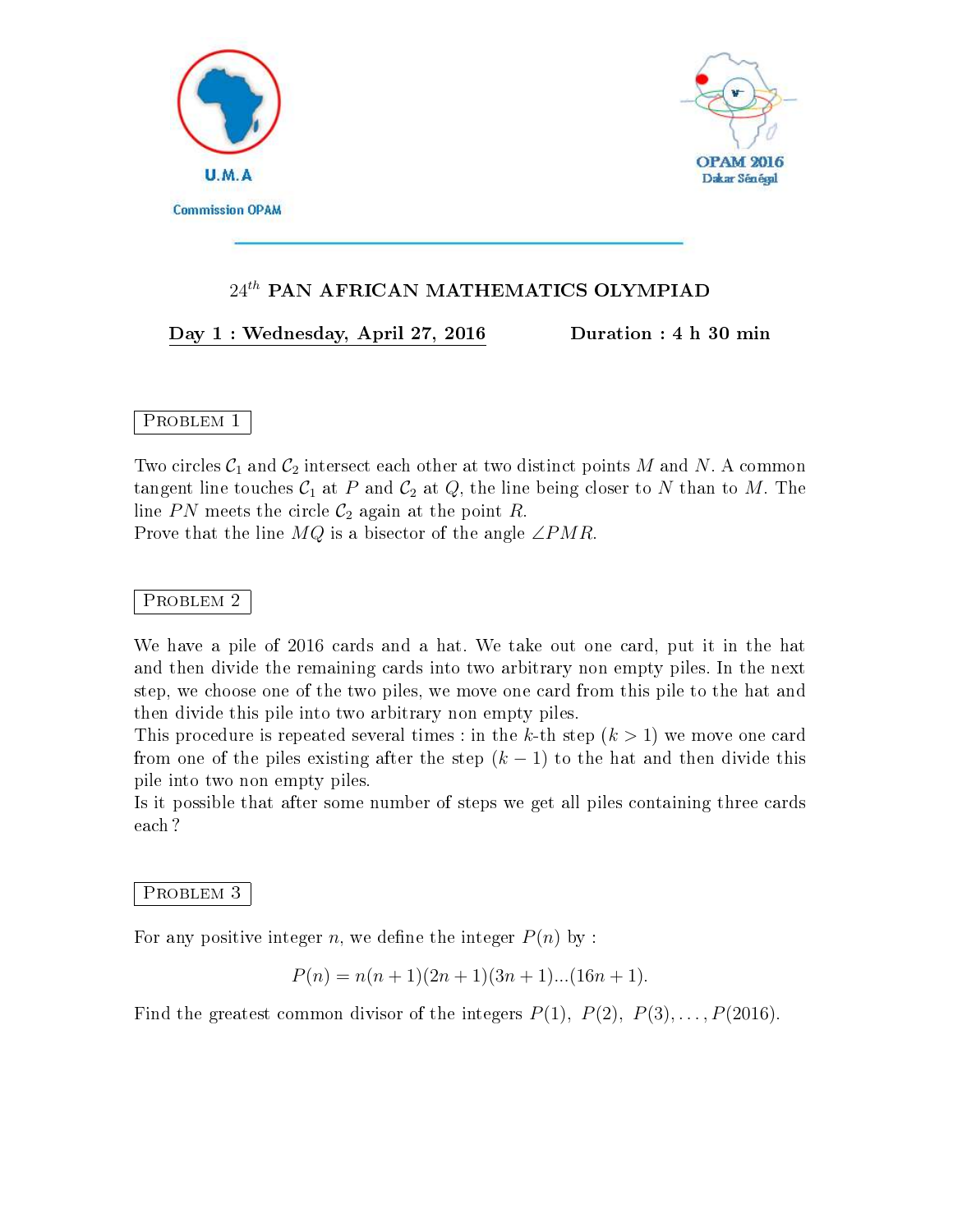



#### Day 2 : Thursday, April 28, 2016 Duration : 4 h 30 min

PROBLEM<sub>1</sub>

Let x, y, z be positive real numbers such that  $xyz = 1$ . Prove that

$$
\frac{1}{(x+1)^2+y^2+1}+\frac{1}{(y+1)^2+z^2+1}+\frac{1}{(z+1)^2+x^2+1}\leq \frac{1}{2}.
$$

### PROBLEM<sub>2</sub>

Let ABCD be a trapezium such that the sides AB and CD are parallel and the side  $AB$  is longer than the side CD. Let M and N be on the segments AB and BC respectively, such that each of the segments CM and AN divides the trapezium in two parts of equal area.

Prove that the segment MN intersects the segment BD at its midpoint.

#### PROBLEM 3

Consider an  $n \times n$  grid formed by  $n^2$  unit squares. We define the center of a unit square as the intersection of its diagonals.

Find the smallest integer  $m$  such that, choosing any  $m$  unit squares in the grid, we always get four unit squares among them whose centers are vertices of a parallelogram.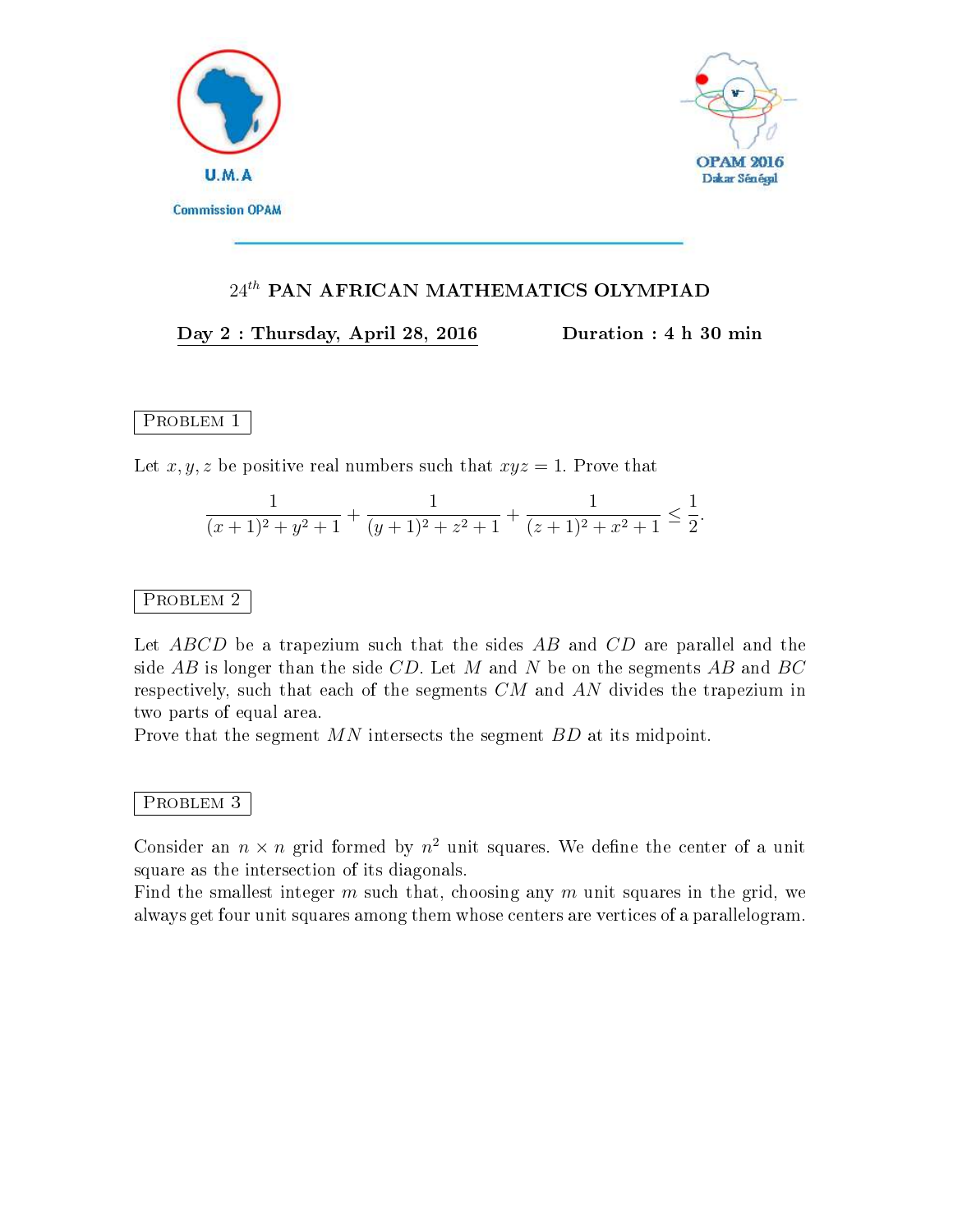# 23rd edition of the Pan African Mathematics Olympiad

Abuja: 20 August - 29 August, 2015

First Day: 24 August 2015

Duration : 4 h 30

**1. Prove that**

 $\sqrt{x-1} + \sqrt{2x+9} + \sqrt{19-3x} < 9$ 

**for all real** *x* **for which the left-hand side is well defined.**

**2. A convex hexagon** *ABCDEF* **is such that**

 $AB = BC \quad CD = DE \quad EF = FA$ 

**and**

∠*ABC* = 2∠*AEC* ∠*CDE* = 2∠*CAE* ∠*EF A* = 2∠*ACE.*

**Show that** *AD***,** *CF* **and** *EB* **are concurrent.**

**3.** Let  $a_1, a_2, \ldots, a_{11}$  be integers. Prove that there are numbers  $b_1, b_2, \ldots, b_{11}$ , **each**  $b_i$  **equal** −1,0 **or** 1, but not all being 0, such that the number

 $N = a_1b_1 + a_2b_2 + \cdots + a_{11}b_{11}$ 

**is divisible by** 2015**.**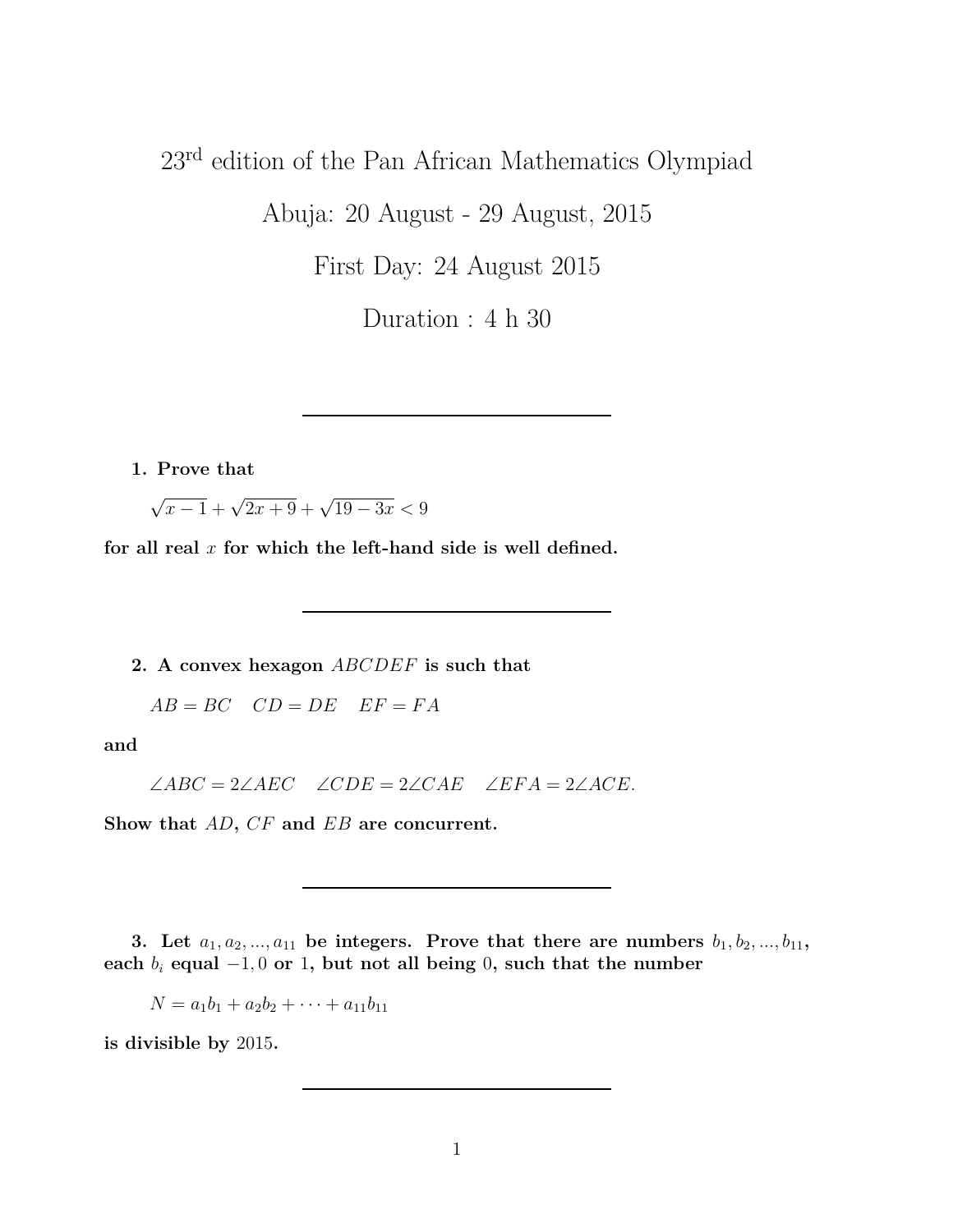23rd edition of the Pan African Mathematics Olympiad

Abuja: 20 August - 29 August, 2015

Second Day: 25 August 2015

Duration : 4 h 30

**4. For a positive integer** *n* **denote** *d*(*n*) **its greatest odd divisor. Find the value of the sum**  $d(1008) + d(1009) + \cdots + d(2015)$ .

**5.** There are seven cards in a hat, and on the card  $k$  there is a number  $2^{k-1}$ ,  $k = 1, 2, \ldots, 7$ . Solarin picks the cards up at random from the hat, one card at **a time, until the sum of the numbers on cards in his hand exceeds** 124**. What is the most probable sum he can get?**

- **6. Let** *ABCD* **be a quadrilateral (with non-perpendicular diagonals).**
- **• The perpendicular from** *A* **to** *BC* **meets** *CD* **at** *K***.**
- **• The perpendicular from** *A* **to** *CD* **meets** *BC* **at** *L***.**
- **• The perpendicular from** *C* **to** *AB* **meets** *AD* **at** *M***.**
- **• The perpendicular from** *C* **to** *AD* **meets** *AB* **at** *N***.**
- **1. Prove that** *KL* **is parallel to** *MN***.**
- **2. Prove that** *KLMN* **is a parallelogram if** *ABCD* **is cyclic.**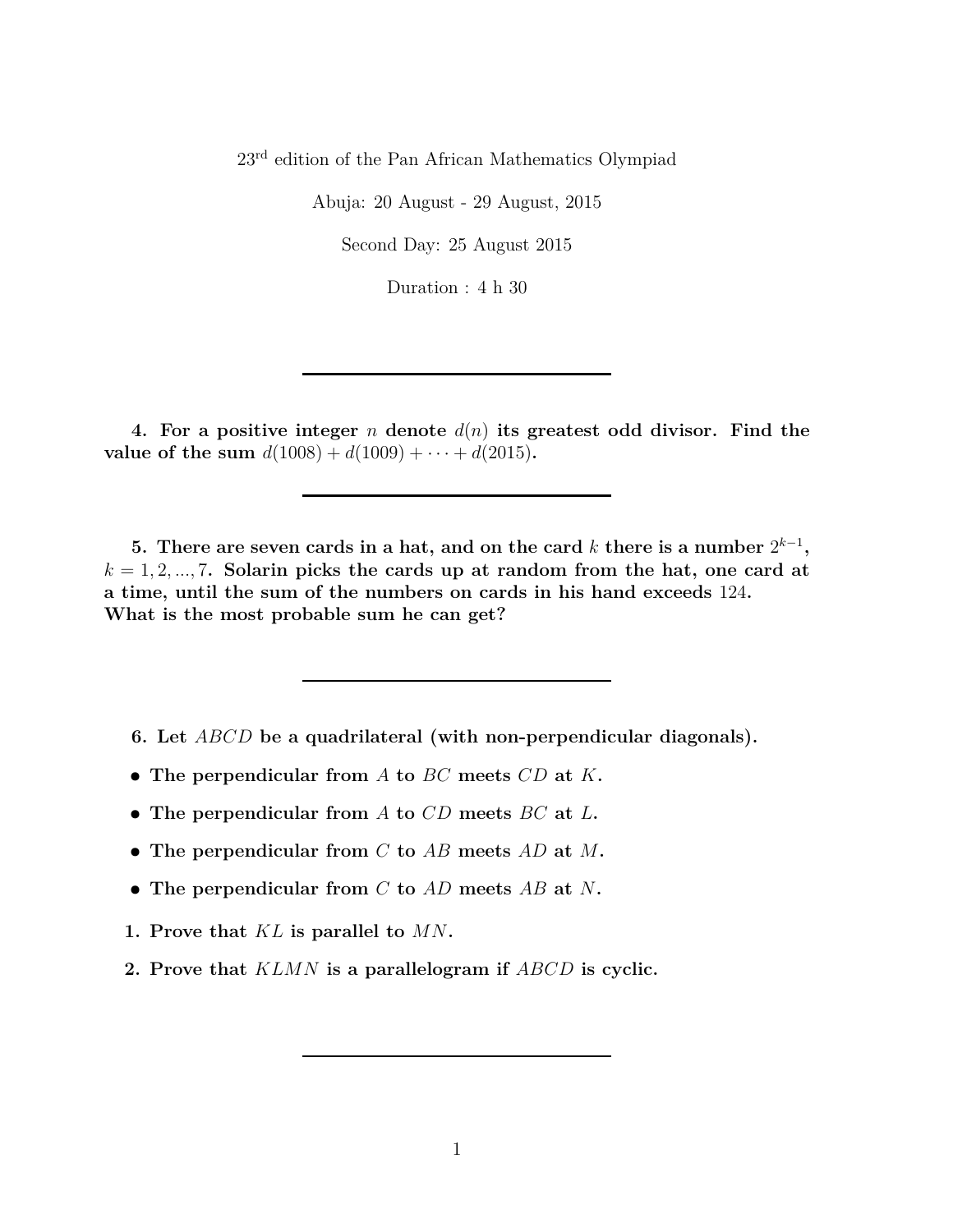



# 22<sup>nd</sup> edition of the Pan African Mathematics Olympiad Abuja: 23 June – 2 July, 2013

# **First Day: 28 June 2013**

**Duration : 4 h 30**

### **Exercise 1**

A positive integer *n* is such that  $n(n + 2013)$  is a perfect square.

- a) Show that  $n$  cannot be prime.
- b) Find a value of *n* such that  $n(n + 2013)$  is a perfect square.

### **Exercise 2**

Find all functions  $f: \mathbb{R} \to \mathbb{R}$  such that  $f(x)f(y) + f(x + y) = xy$  for all real numbers  $x$  and  $y$ .

### **Exercise 3**

Let ABCDEF be a convex hexagon with ∠  $\angle A = \angle D$  and ∠  $\angle B = \angle E$ . Let K and L be the midpoints of the sides  $AB$  and  $DE$  respectively.

Prove that the sum of the areas of triangles  $FAK$ ,  $KCB$  and  $CFL$  is equal to half of the area of the hexagon if and only if

$$
\frac{BC}{CD} = \frac{EF}{FA}
$$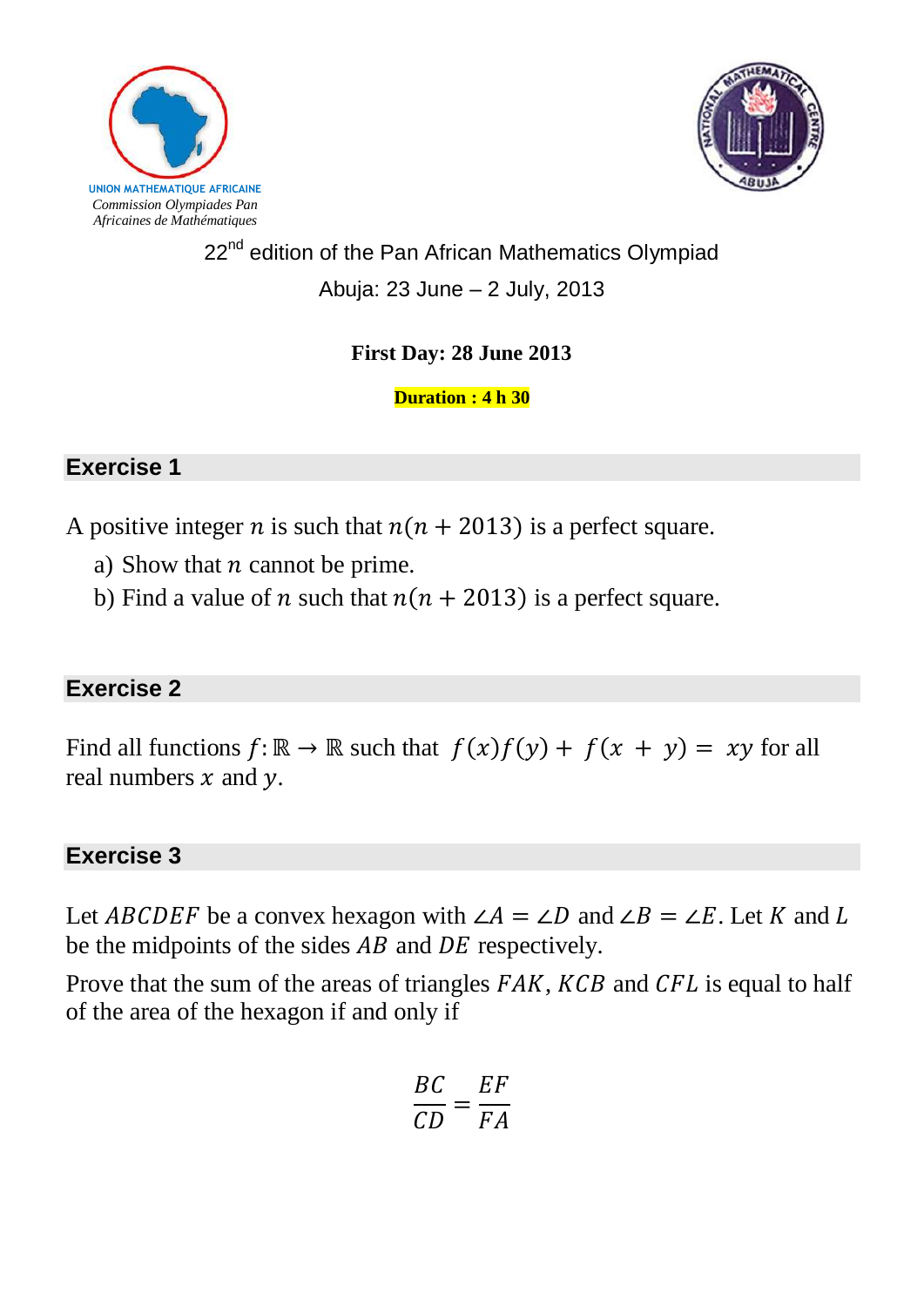



# 22<sup>nd</sup> edition of the Pan African Mathematics Olympiad Abuja: 23 June – 2 July, 2013

### **Second Day: 29 June 2013**

**Duration : 4 h 30**

### **Exercise 4**

Let  $ABCD$  be a convex quadrilateral with AB parallel to CD. Let P and Q be the midpoints of  $AC$  and  $BD$ , respectively.

Prove that if  $\angle ABP = \angle CBD$ , then  $\angle B CQ = \angle ACD$ .

# **Exercise 5**

The cells of an  $n \times n$  board with  $n > 5$  are coloured black or white so that no three adjacent squares in a row, column or diagonal are the same colour. Show that for any  $3 \times 3$  square within the board, two of its corner squares are coloured black and two are coloured white.

# **Exercise 6**

Let x, y, and z be real numbers such that  $x < y < z < 6$ . Solve the system of inequalities:

$$
\begin{cases} \frac{1}{y-x} + \frac{1}{z-y} \le 2\\ \frac{1}{6-z} + 2 \le x \end{cases}
$$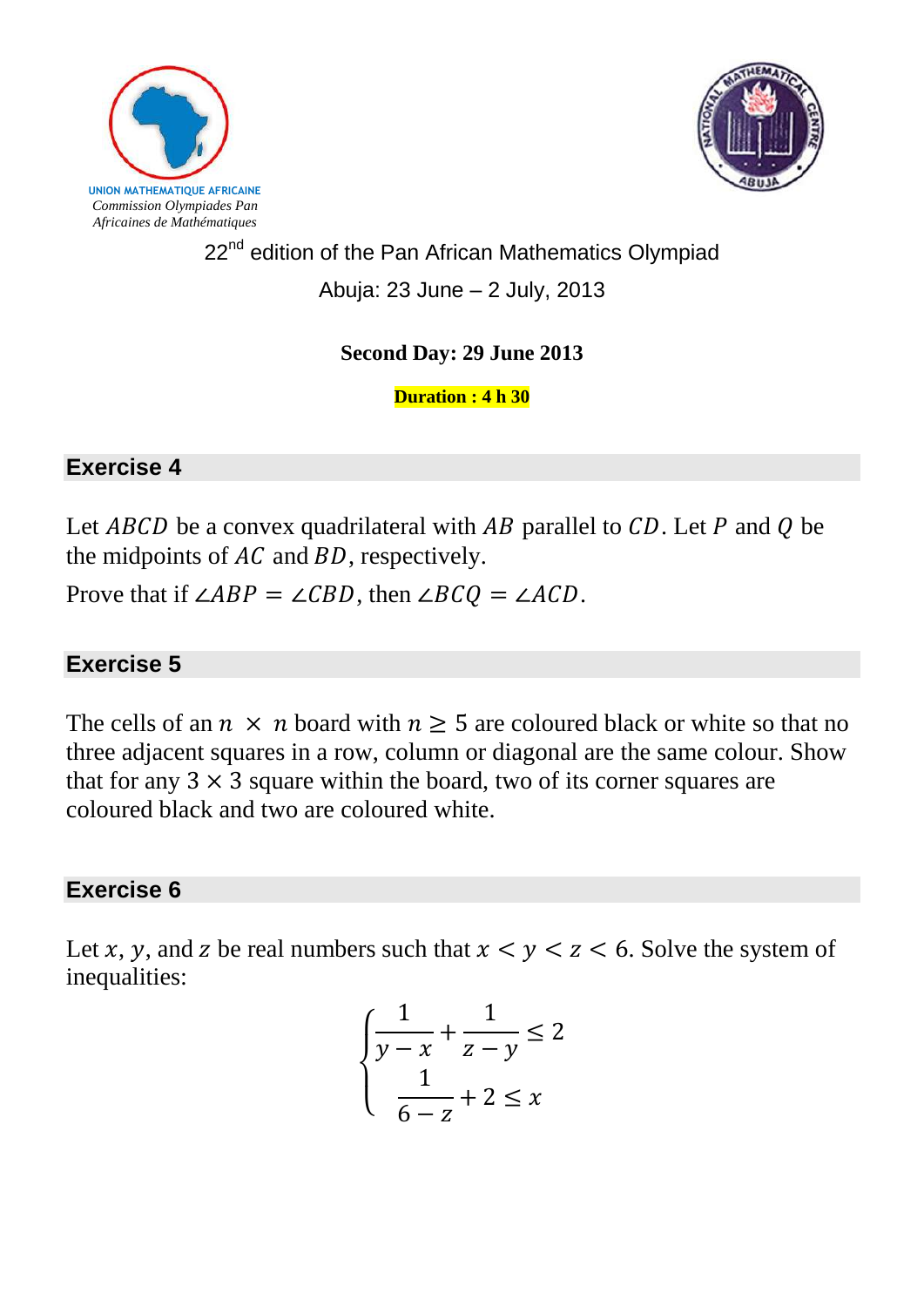



# 21<sup>st</sup> edition of Panafrican Mathematics Olympiad

Tunisia: 8 – 16 September, 2012

# **First Day**: **12th September, 2012**

### **Duration : 4 h 30**

### **Exercise 1**

*AB* is a chord (not a diameter) of a circle with centre *O*. Let *T* be a point on segment *OB*. The line through *T* perpendicular to *OB* meets *AB* at *C* and the circle at *D* and *E*. Denote by *S* the orthogonal projection of *T* onto *AB*. Prove that  $AS \cdot BC = TE \cdot TD$ .

### **Exercise 2**

Find all positive integers *m* and *n* such that  $n^m$ - *m* divides  $m^2 + 2m$ .

### **Exercise 3**

Find all real solutions *x* to the equation  $[x^2 - 2x] + 2[$ *x* $] = [x]^2$ . (Here *[a]* denotes the largest integer less than or equal to *a*. For example *[7] = 7*, *[7.3] = 7* and *[-4.2] = -5*.)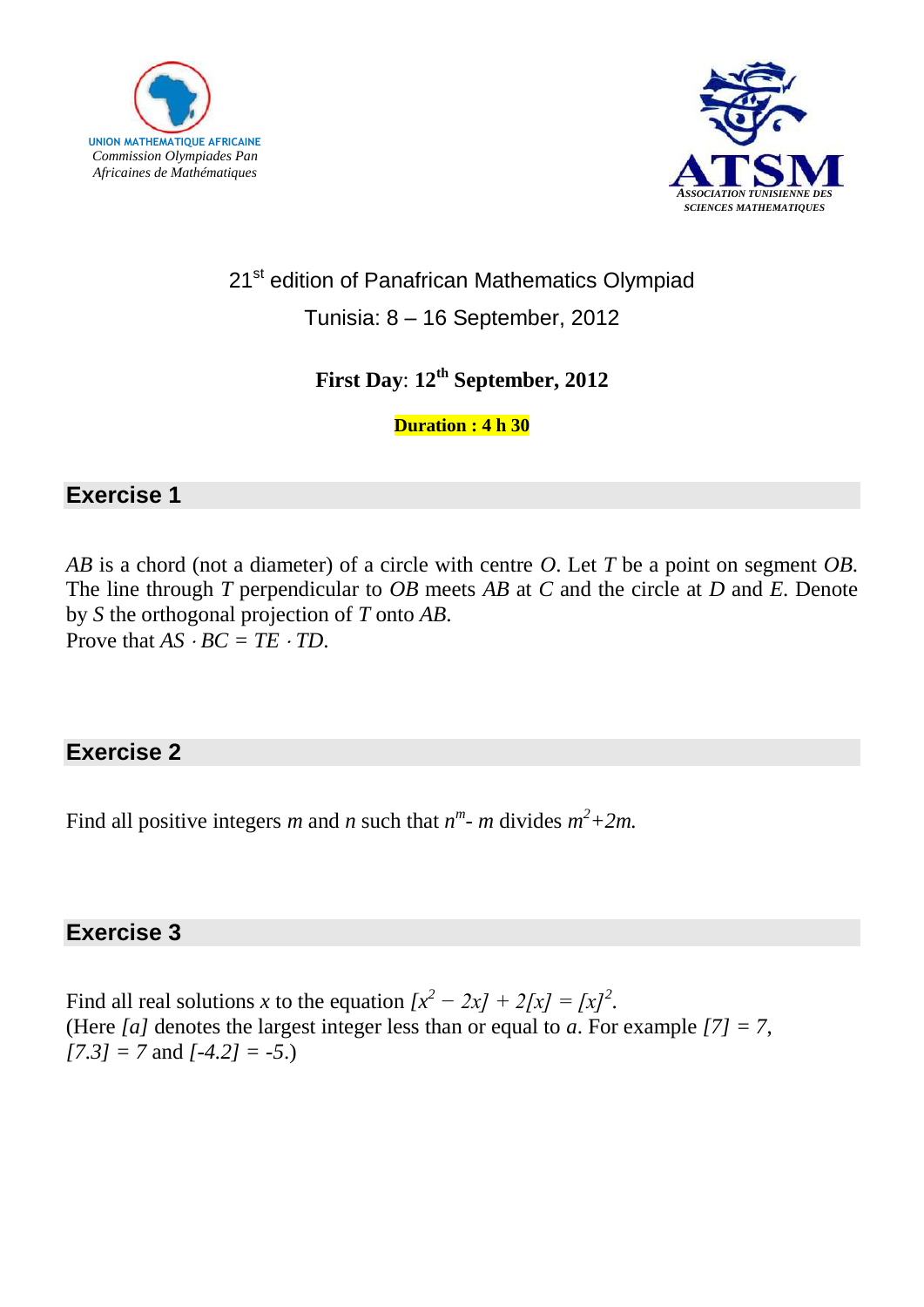



# 21<sup>st</sup> edition of Panafrican Mathematics Olympiad

Tunisia: 8 – 16 September, 2012

### **Second Day**: **13 th September, 2012**

### **Duration : 4 h 30**

### **Exercise 4**

The numbers  $\frac{1}{1}, \frac{1}{2}$  $\frac{1}{2}, \ldots, \frac{1}{201}$  $\frac{1}{2012}$  are written on the blackboard. Aïcha chooses any two numbers from the blackboard, say *x* and *y*, erases them and she writes instead the number  $x + y +$ *xy*. She continues to do this until only one number is left on the board. What are the possible values of the final number?

### **Exercise 5**

Find all functions  $f: \mathbb{R} \to \mathbb{R}$  such that  $f(x^2 - y^2) = (x + y)(f(x) - f(y))$  for all real numbers *x* and *y*.

### **Exercise 6**

(i) Find the angles of *ABC* if the length of the altitude through *B* is equal to the length of the median through *C* and the length of the altitude through *C* is equal to the length of the median through *B*.

(ii) Find all possible values of  $\angle ABC$  of  $\triangle ABC$  if the length of the altitude through A is equal to the length of the median through *C* and the length of the altitude through *C* is equal to the length of the median through *B*.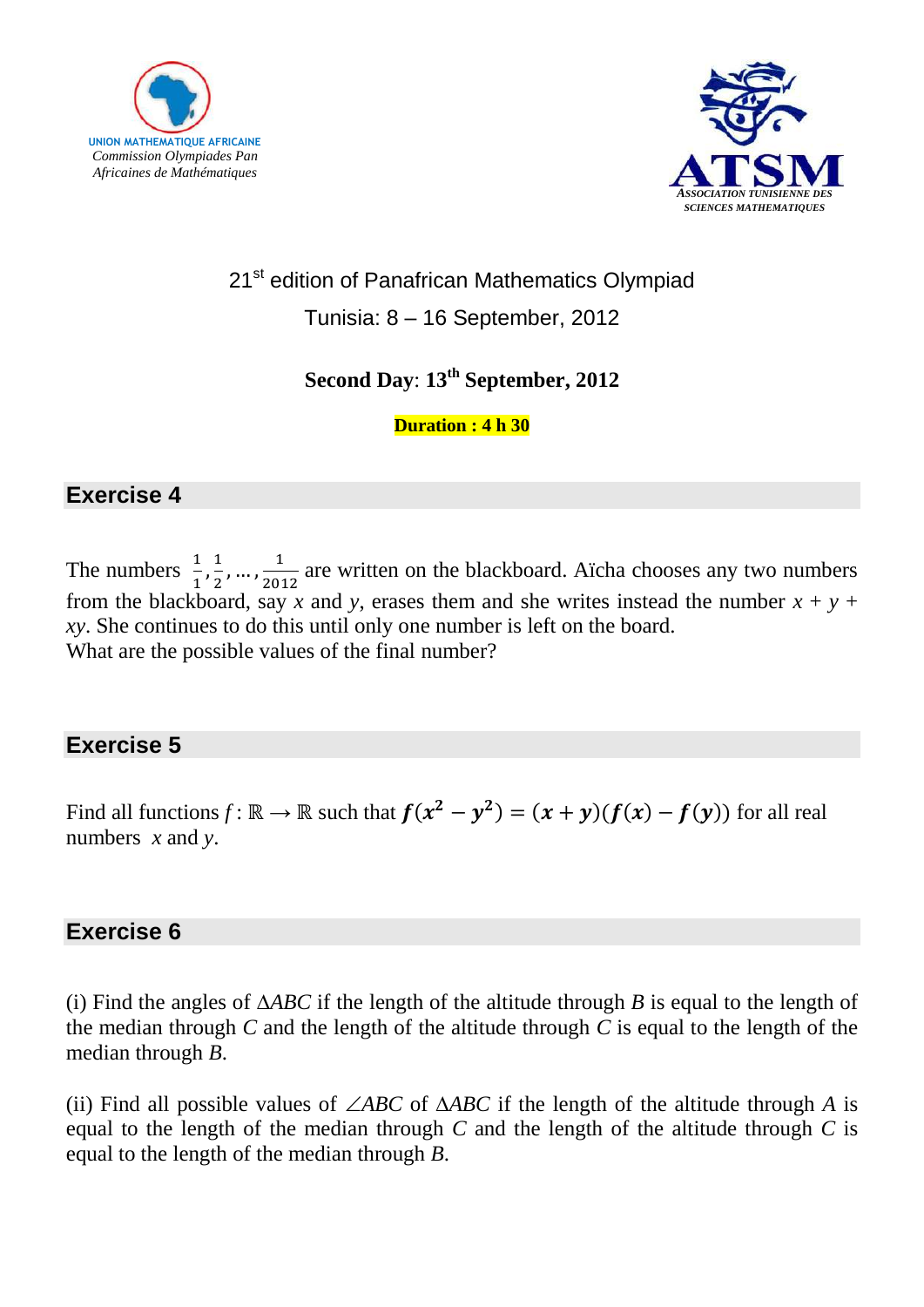

REPUBLIQUE DE CÔTE D'IVOIRE Union – Discipline - Travail





MINISTERE DE L'EDUCATION NATIONALE

# **First Day** : **26th May 2010**

#### **Duration : 4 h 30**

#### **Instructions**

• *No calculating devices (computers, calculators, slide rules, etc), books, notes (printed or handwritten) are allowed in the examination room.*

• *Pens, pencils, rulers and compasses only may be used.* 

### **Exercise 1**

*a*) Show that it is possible to pair off the numbers 1, 2, 3, ..., 10 so that the sums of each of the five pairs are five different prime numbers.

*b*) Is it possible to pair off the numbers  $1, 2, 3, \ldots, 20$  so that the sums of each of the ten pairs are ten different prime numbers?

### **Exercise 2**

How many ways are there to line up 19 girls (all of different heights) in a row so that no girl has a shorter girl both in front of and behind her?

### **Exercise 3**

In an acute-angled triangle ABC, CF is an altitude, with F on AB, and BM is a median, with M on CA. Given that  $BM = CF$  and  $\langle MBC = \langle FCA, \text{prove that triangle ABC is equilateral.} \rangle$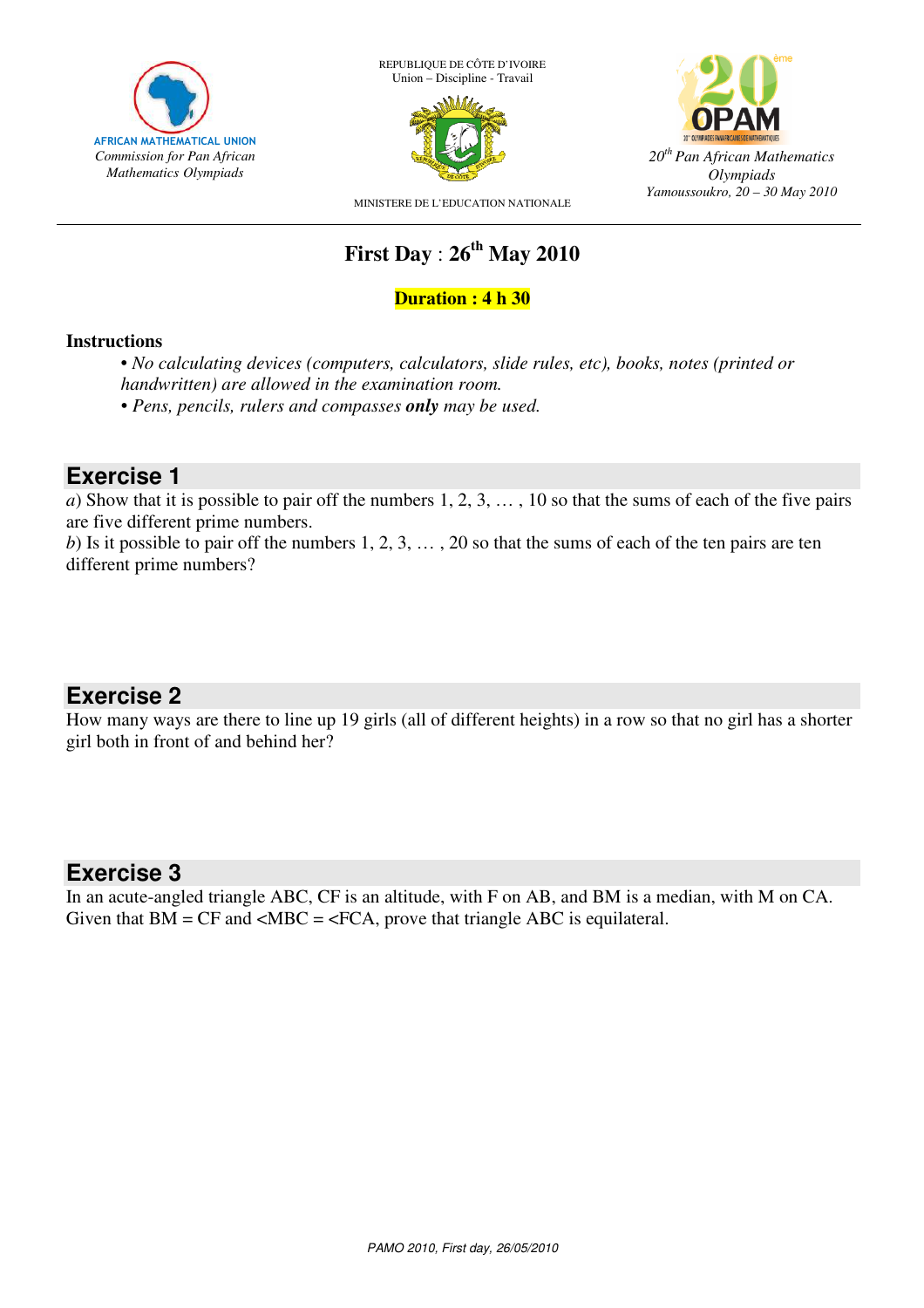

REPUBLIQUE DE CÔTE D'IVOIRE Union – Discipline - Travail





MINISTERE DE L'EDUCATION NATIONALE

# **Second Day** : **27th May 2010**

#### **Duration : 4 h 30**

#### **Instructions**

• *No calculating devices (computers, calculators, slide rules, etc), books, notes (printed or handwritten) are allowed in the examination room.*

• *Pens, pencils, rulers and compasses only may be used.* 

### **Exercise 4**

Seven distinct points are marked on a circle of circumference *c*. Three of the points form an equilateral triangle and the other four form a square. Prove that at least one of the seven arcs into which the seven

points divide the circle has length less than or equal to  $\frac{c}{24}$ . *c*

### **Exercise 5**

A sequence  $a_0, a_1, a_2, \ldots, a_n, \ldots$  of positive integers is constructed as follows:

• if the last digit of  $a_n$  is less than or equal to 5 then this digit is deleted and  $a_{n+1}$  is the number consisting of the remaining digits. (If  $a_{n+1}$  contains no digits the process stops.)

• otherwise  $a_{n+1} = 9$   $a_n$ 

Can one choose  $a_0$  so that an infinite sequence is obtained?

### **Exercise 6**

Does there exist a function *f* : *Z* → *Z* such that  $f(x+f(y)) = f(x) - y$  for all integers *x* and *y* ?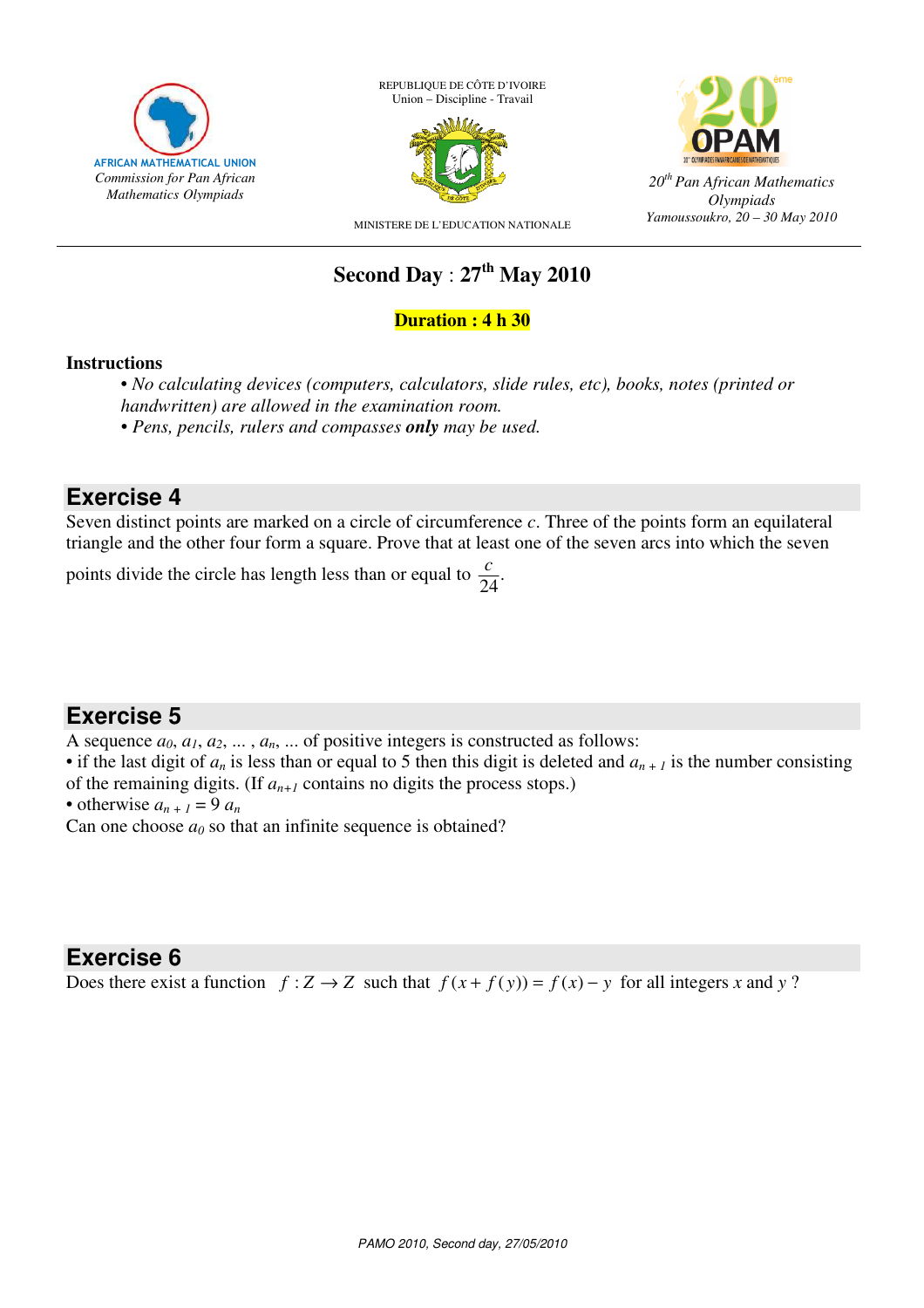#### Problem 1:

Do there exist numbers  $x_1, x_2, \ldots, x_{2009}$  from the set  $\{-1, 1\}$ , such that

 $x_1x_2 + x_2x_3 + x_3x_4 + \ldots + x_{2008}x_{2009} + x_{2009}x_1 = 999$ ?

#### Problem 2:

Point  $P$  lies inside a triangle  $ABC$ . Let  $D$ ,  $E$  and  $F$  be reflections of the point  $P$  in the lines  $BC$ ,  $CA$  and  $AB$ , respectively. Prove that if the triangle  $DEF$  is equilateral, then the lines  $AD, BE$  and  $CF$  intersect in a common point.

#### Problem 3:

Let  $x$  be a real number with the following property: for each positive integer  $q$ , there exists an integer  $p$ , such that

$$
\left|x - \frac{p}{q}\right| < \frac{1}{3q} \, .
$$

Prove that  $x$  is an integer.